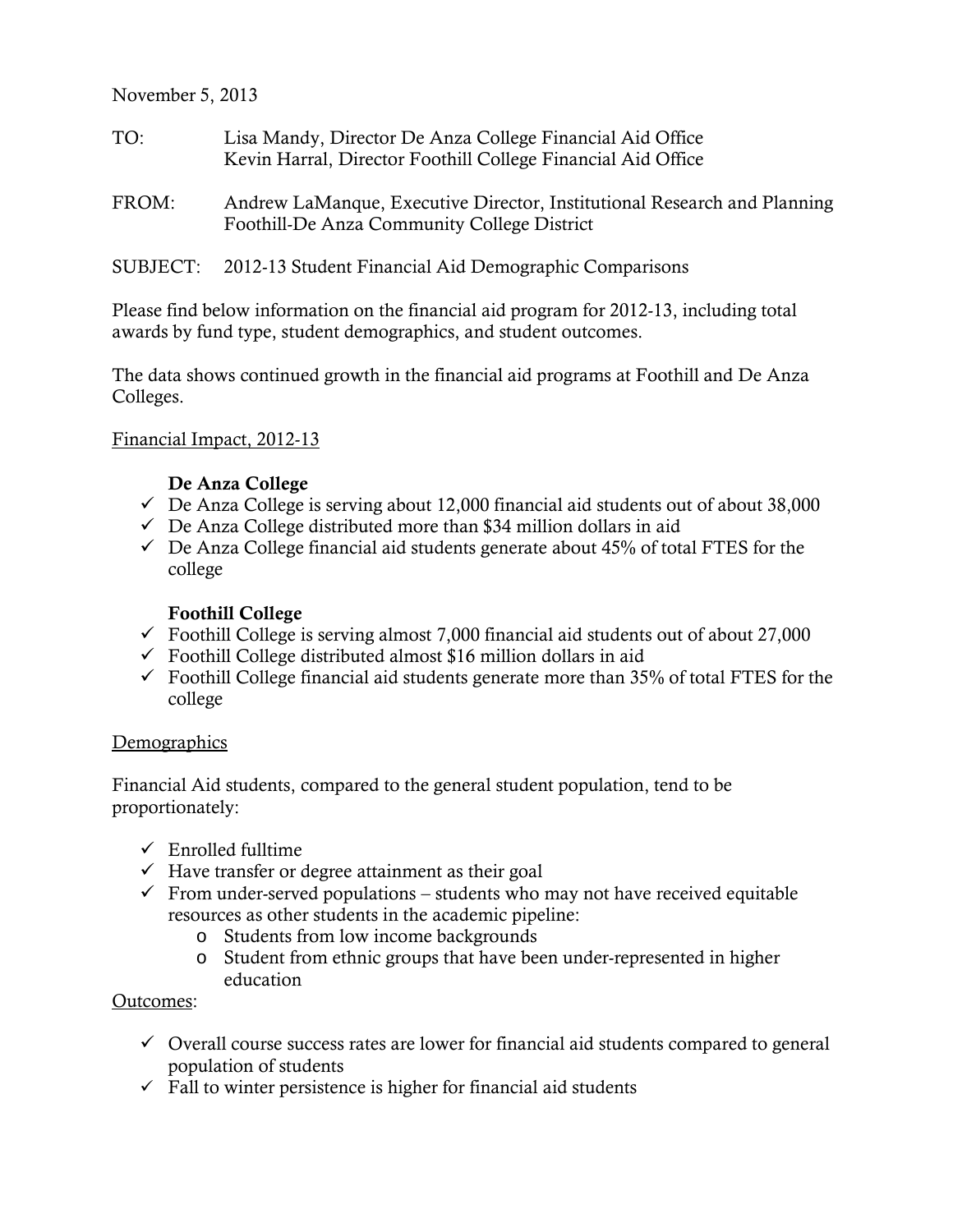De Anza College Student Financial Aid Demographics, Year Ending 2013 November 5, 2013, Andrew LaManque, FHDA Institutional Research

- $\triangleright$  The unduplicated number of students receiving aid is up 12%.
- $\triangleright$  Pell Grant recipients are up 7%, and the amount awarded increased 7%.
- $\triangleright$  About 3/4ths of financial aid students indicated degree or transfer as their initial goal.
- $\geq 56\%$  of Vietnamese students received some type of aid, compared with 25% for White, 48% for Latino's, and 58% for African American students.
- $\triangleright$  Vietnamese students represented 14% of all financial aid recipients compared with 9% of all enrolled students during the year (see Figure 1 below).

Figure 1



Note: A "financial aid student" is defined as a student receiving any type of financial aid over the course of the fiscal year, including scholarships, loans, grants, and fee waivers. For the purposes of some data tabulations that might change each term (e.g. attempted units), the first term of enrollment is used.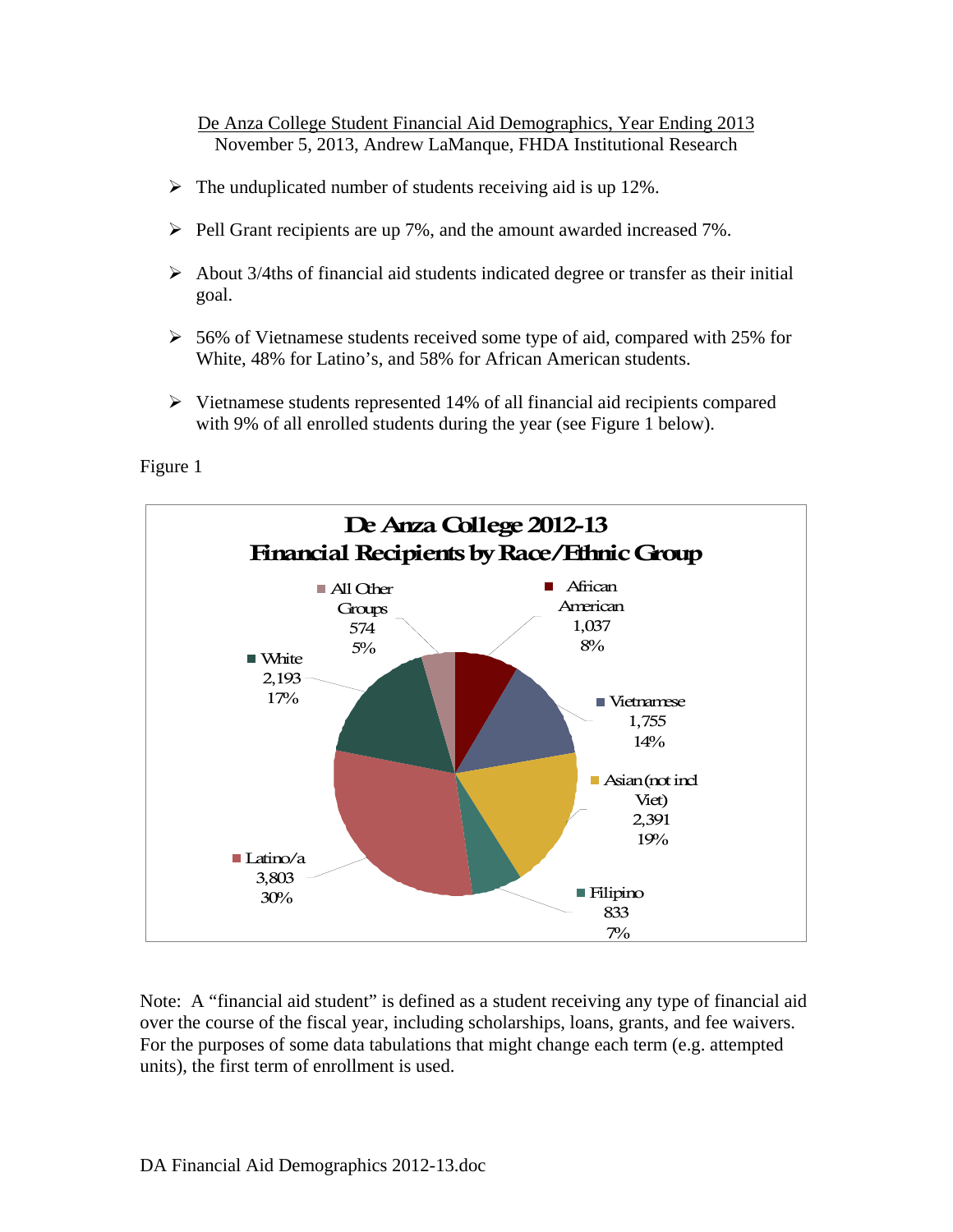## De Anza College

By Gender

|                      | Female                |            | Male                  |         | Total                 |         |  |
|----------------------|-----------------------|------------|-----------------------|---------|-----------------------|---------|--|
|                      | Number of<br>Students | Percent    | Number of<br>Students | Percent | Number of<br>Students | Percent |  |
| <b>Financial Aid</b> | 6.615                 | <b>53%</b> | 5.971                 | 47%     | 12.586                | 100%    |  |
| No Aid Awarded       | 12.224                | 48%        | 13.091                | 52%     | 25.315                | 100%    |  |

## **By Ethnicity**

|                      | African American,<br>Filipino, Latino |         | All Other             |         | Total                 |         |  |
|----------------------|---------------------------------------|---------|-----------------------|---------|-----------------------|---------|--|
|                      | Number of<br>Students                 | Percent | Number of<br>Students | Percent | Number of<br>Students | Percent |  |
| <b>Financial Aid</b> | 5.673                                 | 45%     | 6.913                 | 55%     | 12.586                | 100%    |  |
| No Aid Awarded       | 6,396                                 | 25%     | 18.919                | 75%     | 25.315                | 100%    |  |

# By Prior Degree

|                      | No Prior Degree       |         | Total                 |         |                       |         |
|----------------------|-----------------------|---------|-----------------------|---------|-----------------------|---------|
|                      | Number of<br>Students | Percent | Number of<br>Students | Percent | Number of<br>Students | Percent |
| <b>Financial Aid</b> | 11.326                | 90%     | 1.260                 | 10%     | 12.586                | 100%    |
| No Aid Awarded       | 18,904                | 75%     | 6.411                 | 25%     | 25.315                | 100%    |

# **By Initial Goal**

|                      | Transfer or Degree      |     | Certificate             |    | Job Skills, Personal    |     | Undecided               |     | Total                   |      |
|----------------------|-------------------------|-----|-------------------------|----|-------------------------|-----|-------------------------|-----|-------------------------|------|
|                      | Number of               |     | Number of               |    | Number of               |     | Number of               |     | Number of               |      |
|                      | <b>Students Percent</b> |     | <b>Students Percent</b> |    | <b>Students Percent</b> |     | <b>Students Percent</b> |     | <b>Students Percent</b> |      |
| <b>Financial Aid</b> | 9.300                   | 74% | 272                     | 2% | 1.962                   | 16% | 1.052                   | 8%  | 12.586                  | 100% |
| No Aid Awarded       | 12.672                  | 50% | 511                     | 2% | 8.403                   | 33% | 3.729                   | 15% | 25.315                  | 100% |

## **By Location**

|                      | Cupertino,<br>Sunnyvale, Los<br>Altos, Mountian<br>View, Palo Alto,<br>Los Gatos.<br>Saratoga |     | San Jose East of<br>880, Alviso,<br>Milpitas, Fremont,<br>Union City,<br>Newark, Hayward,<br>East Palo Alto |     | San Jose Other,<br>Santa Clara,<br>Morgan Hill, Gilroy,<br>Campbell |     | All Other Areas                      |     | Total                                |      |
|----------------------|-----------------------------------------------------------------------------------------------|-----|-------------------------------------------------------------------------------------------------------------|-----|---------------------------------------------------------------------|-----|--------------------------------------|-----|--------------------------------------|------|
|                      | Number of<br><b>Students Percent</b>                                                          |     | Number of<br><b>Students Percent</b>                                                                        |     | Number of<br><b>Students Percent</b>                                |     | Number of<br><b>Students Percent</b> |     | Number of<br><b>Students Percent</b> |      |
| <b>Financial Aid</b> | 1.926                                                                                         | 15% | 7.218                                                                                                       | 57% | 2.380                                                               | 19% | 1,062                                | 8%  | 12.586                               | 100% |
| No Aid Awarded       | 7.645                                                                                         | 30% | 9.620                                                                                                       | 38% | 5.003                                                               | 20% | 3.047                                | 12% | 25.315                               | 100% |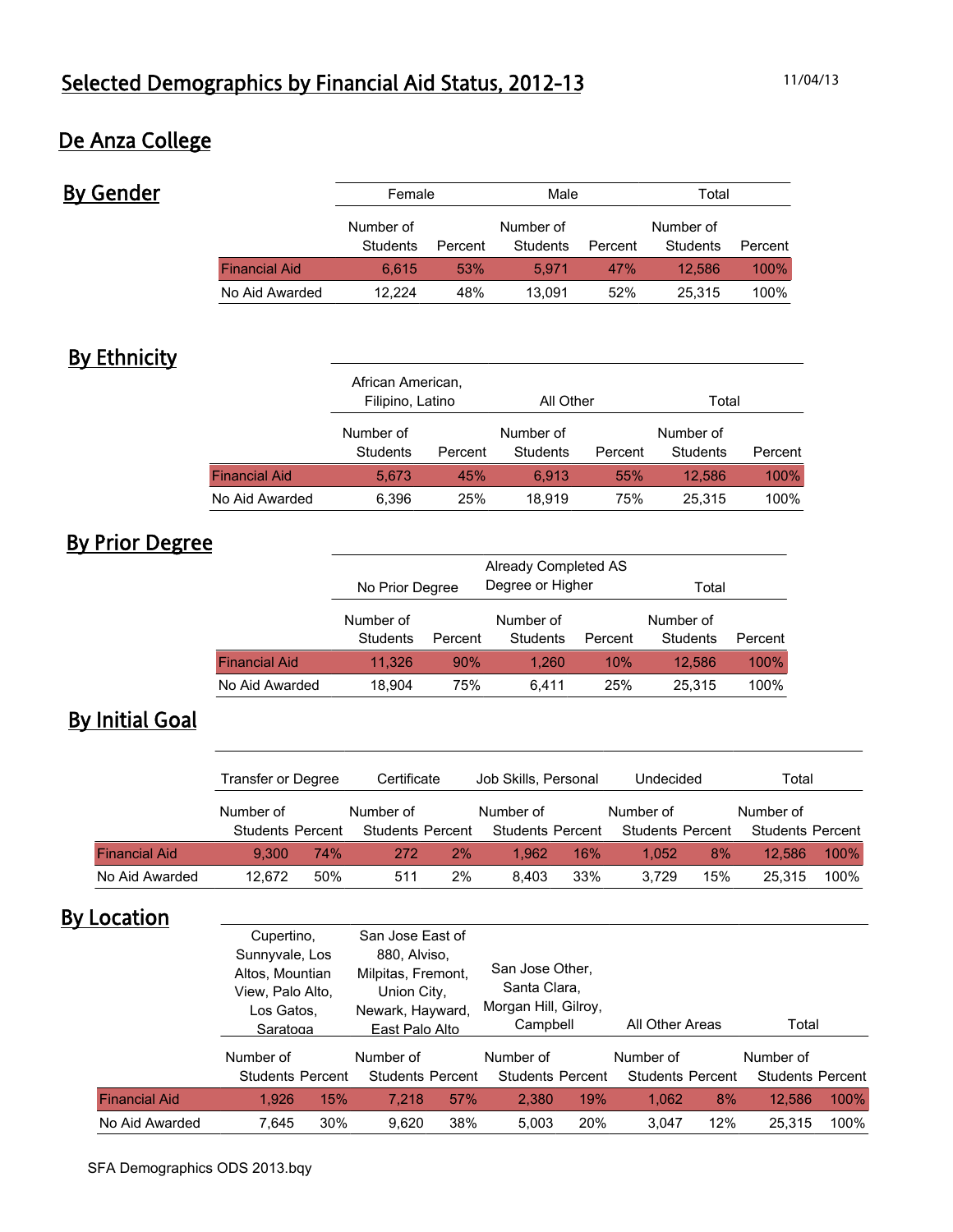# Selected Demographics by Financial Aid Status, 2012-13 11/04/13

Note the demographics sections count students at end of term (with a grade), \$0 BOG students would not be included. The total number of financial aid students reported here is thus less than reported to MIS.

### De Anza College

### By Unduplicated Headcount

|                      | Number of        |     |
|----------------------|------------------|-----|
|                      | Students Percent |     |
| <b>Financial Aid</b> | 12.586           | 33% |
| No Aid Awarded       | 25.315           | 67% |

### By FTES

Financial Aid group includes students receiving aid in at least one quarter - sums FTES for all enrollment quarters, whether or not they received aid in every quarter.

|                      | <b>F</b> tes | Percent |
|----------------------|--------------|---------|
| <b>Financial Aid</b> | 8.837        | 45%     |
| No Aid Awarded       | 10.954       | 55%     |

Apprenticeship not included

# By Units Attempted First Term 2012-13

|                      |                              | 12 or more units<br>Attempted first term |                       | Less than 12 units<br>Attempted first term | Total                 |         |  |
|----------------------|------------------------------|------------------------------------------|-----------------------|--------------------------------------------|-----------------------|---------|--|
|                      | Number of<br><b>Students</b> | Percent                                  | Number of<br>Students | Percent                                    | Number of<br>Students | Percent |  |
| <b>Financial Aid</b> | 5.881                        | 47%                                      | 6.705                 | <b>53%</b>                                 | 12.586                | 100%    |  |
| No Aid Awarded       | 6.431                        | <b>25%</b>                               | 18.884                | 75%                                        | 25.315                | 100%    |  |

# By Units Earned First Term 2012-13

|                      | 12 or more units  |            | Less than 12 units |         |           |         |  |
|----------------------|-------------------|------------|--------------------|---------|-----------|---------|--|
|                      | Earned first term |            | Earned first term  |         | Total     |         |  |
|                      |                   |            |                    |         |           |         |  |
|                      | Number of         |            | Number of          |         | Number of |         |  |
|                      | Students          | Percent    | Students           | Percent | Students  | Percent |  |
| <b>Financial Aid</b> | 3.461             | <b>27%</b> | 9.125              | 73%     | 12.586    | 100%    |  |
| No Aid Awarded       | 4.256             | 17%        | 21.059             | 83%     | 25.315    | 100%    |  |

### By Course Success First Term 2012-13

|                      | Pass      |         |           | Withdrew<br>Did Not Pass |           | Total   |           |         |  |
|----------------------|-----------|---------|-----------|--------------------------|-----------|---------|-----------|---------|--|
|                      | Number of |         | Number of |                          | Number of |         | Number of |         |  |
|                      | Students  | Percent | Students  | Percent                  | Students  | Percent | Students  | Percent |  |
| <b>Financial Aid</b> | 62.718    | 72%     | 13.242    | 15%                      | 10.884    | 13%     | 86.844    | 100%    |  |
| No Aid Awarded       | 87,609    | 78%     | 13.714    | 12%                      | 10.846    | 10%     | 112.169   | 100%    |  |

### By Fall to Winter Persistence, First Term Fall 2012

|                      | Returned in Winter |           | Did Not Return |         | Total           |         |  |  |
|----------------------|--------------------|-----------|----------------|---------|-----------------|---------|--|--|
|                      | Number of          | Number of |                |         | Number of       |         |  |  |
|                      | <b>Students</b>    | Percent   | Students       | Percent | <b>Students</b> | Percent |  |  |
| <b>Financial Aid</b> | 8.348              | 89%       | 1.018          | 11%     | 9.366           | 100%    |  |  |
| No Aid Awarded       | 11.629             | 79%       | 3.004          | 21%     | 14.633          | 100%    |  |  |